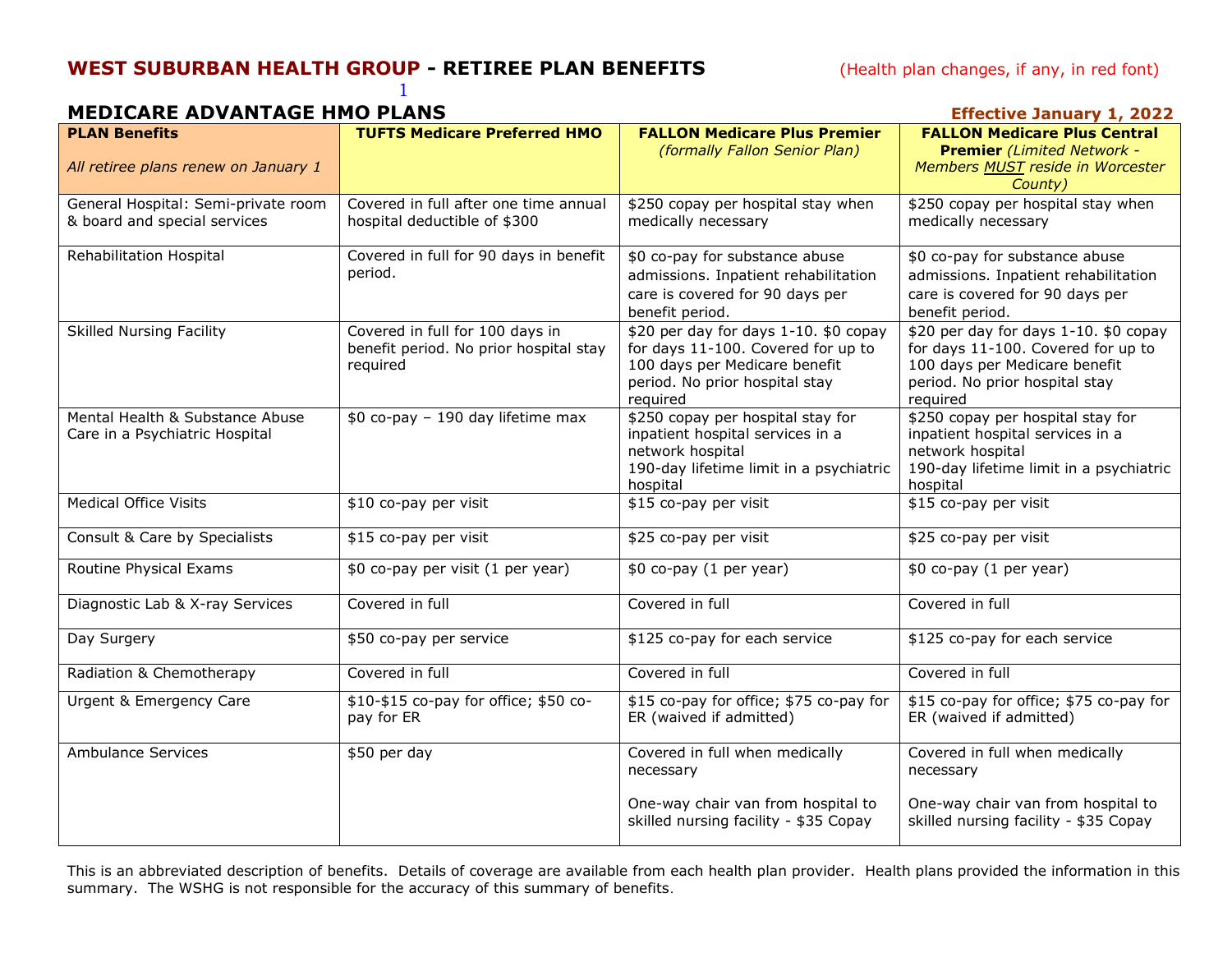### **WEST SUBURBAN HEALTH GROUP - RETIREE PLAN BENEFITS** (Health plan changes, if any, in red font) 2

# **MEDICARE ADVANTAGE HMO PLANS Effective January 1, 2022**

|                                     |                                                                                                                                                                                                                                                                                                                                                                                                                                       |                                                                                                                                                                                                                                                                                                                                                                                                           | .                                                                                                                                                                                                                                                                                                                                                                    |
|-------------------------------------|---------------------------------------------------------------------------------------------------------------------------------------------------------------------------------------------------------------------------------------------------------------------------------------------------------------------------------------------------------------------------------------------------------------------------------------|-----------------------------------------------------------------------------------------------------------------------------------------------------------------------------------------------------------------------------------------------------------------------------------------------------------------------------------------------------------------------------------------------------------|----------------------------------------------------------------------------------------------------------------------------------------------------------------------------------------------------------------------------------------------------------------------------------------------------------------------------------------------------------------------|
| <b>PLAN Benefits</b>                | <b>TUFTS Medicare Preferred HMO</b>                                                                                                                                                                                                                                                                                                                                                                                                   | <b>FALLON Medicare Plus Premier</b>                                                                                                                                                                                                                                                                                                                                                                       | <b>FALLON Medicare Plus Central</b><br><b>Premier</b>                                                                                                                                                                                                                                                                                                                |
| Mental Health & Substance Abuse     | \$15 co-pay per visit                                                                                                                                                                                                                                                                                                                                                                                                                 | For Medicare covered mental health<br>services, you pay \$15 or \$25<br>specialist co-pay each individual or<br>group therapy visit.                                                                                                                                                                                                                                                                      | For Medicare covered mental health<br>services, you pay \$15 or \$25<br>specialist co-pay each individual or<br>group therapy visit.                                                                                                                                                                                                                                 |
| Routine Vision & Hearing Screenings | \$15 co-pay per exam annually.<br>Up to \$150 per year reimbursement<br>toward the purchase of eyeglasses<br>or contacts, but not both at an<br>Eyemed provider. Up to \$90 via<br>reimbursement at any other<br>provider.<br>\$500 allowance for purchase or<br>repair of hearing aids every 3 years.<br>Member discounts provided when<br>using Hearing Care Solutions (HCS)<br>facilities. Contact member services<br>for details. | \$25 copayment for one routine<br>vision exam each calendar year.<br>\$0 copayment for one routine<br>hearing exam each calendar year<br>Eyewear allowance of \$150 every 12<br>months.<br>Hearing Aid Purchase Program -<br>\$695, \$795, or \$995 per device                                                                                                                                            | \$25 copayment for one routine<br>vision exam each calendar year.<br>\$0 copayment for one routine<br>hearing exam each calendar year<br>Eyewear allowance of \$150 every 12<br>months.<br>Hearing Aid Purchase Program -<br>\$695, \$795, or \$995 per device                                                                                                       |
| Preventive Dental                   | Not covered                                                                                                                                                                                                                                                                                                                                                                                                                           | \$25 co-pay for preventative<br>cleaning, oral exam, bitewing x-rays<br>& fluoride treatment every 6 months                                                                                                                                                                                                                                                                                               | \$25 co-pay for preventative<br>cleaning, oral exam, bitewing x-rays<br>& fluoride treatment every 6 months                                                                                                                                                                                                                                                          |
| Prescription drugs                  | Retail: 30- day supply:<br>Tier 1: \$10 co-pay<br>Tier 2: \$25 co-pay<br>Tier 3: \$50 co-pay<br>Mail Order<br>Mail Order: 30/60/90 day supply:<br>Tier 1: \$7/\$14/\$20<br>Tier 2: \$17/\$33/\$50<br>Tier 3: \$33/\$67/\$100<br>After you reach \$7,050 in your<br>annual out-of-pocket drug costs,<br>your cost is reduced to \$3.95 for<br>generic and \$9.85 for brand name<br>drugs.                                              | Retail: 30-day supply:<br>Tier $1: $10 co$ -pay<br>Tier 2: \$10 co-pay<br>Tier 3: \$30 co-pay<br>Tiers 4 & 5: \$65<br>Mail Order: 90-day supply:<br>Tier 1: \$20 co-pay<br>Tier 2: \$20 co-pay<br>Tier 3: \$60 co-pay<br>Tiers 4: \$162.50<br>Tier 5: Limited to 30-day supply<br>Tier 6 - Medicare Part D vaccines<br>and substance abuse therapy<br>medication - \$0<br>After you reach \$7,050 in your | Retail: 30-day supply:<br>Tier 1: \$10 co-pay<br>Tier 2: \$10 co-pay<br>Tier 3: \$30 co-pay<br>Tiers 4 & 5: \$65<br>Mail Order: 90-day supply:<br>Tier 1: \$20 co-pay<br>Tier 2: \$20 co-pay<br>Tier 3: \$60 co-pay<br>Tiers 4: \$162.50<br>Tier 5: Limited to 30-day supply<br>Tier 6 - Medicare Part D vaccines<br>and substance abuse therapy<br>medication - \$0 |

This is an abbreviated description of benefits. Details of coverage are available from each health plan provider. Health plans provided the information in this summary. The WSHG is not responsible for the accuracy of this summary of benefits*.*